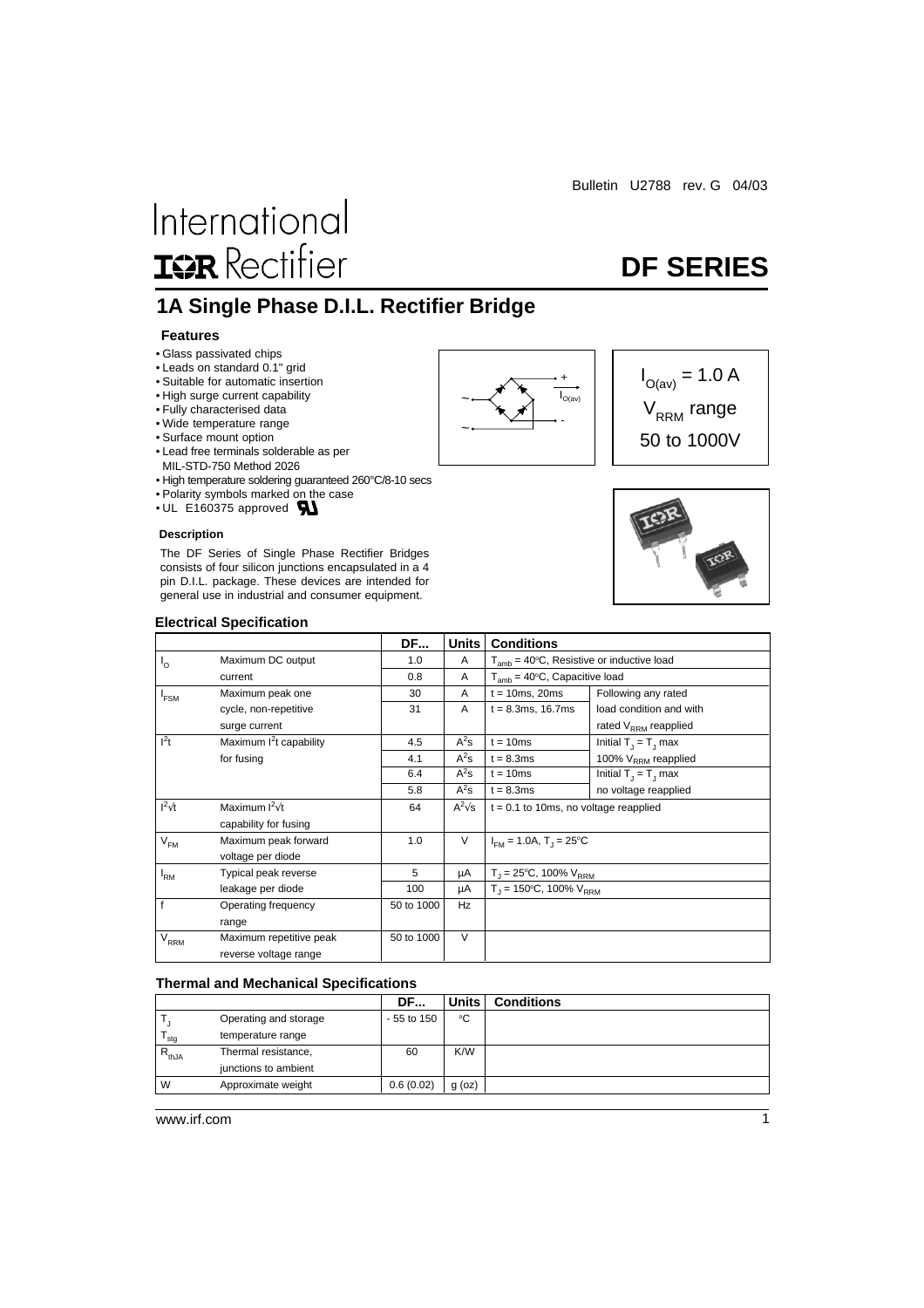### **DF SERIES**

Bulletin U2788 rev. G 04/03

### International **IGR** Rectifier

### **Voltage Specifications**

| <b>Part Number</b> | <b>Maximum repetitive</b><br>RRM <sup>*</sup><br>peak reverse<br>voltage | V <sub>RSM</sub> . Maximum non-<br>repetitive peak<br>reverse voltage |
|--------------------|--------------------------------------------------------------------------|-----------------------------------------------------------------------|
| DF005M/DF005S      | 50                                                                       | 80                                                                    |
| DF01M/DF01S        | 100                                                                      | 150                                                                   |
| DF02M/DF02S        | 200                                                                      | 300                                                                   |
| DF04M/DF04S        | 400                                                                      | 500                                                                   |
| DF06M/DF06S        | 600                                                                      | 700                                                                   |
| DF08M/DF08S        | 800                                                                      | 900                                                                   |
| DF10M/DF10S        | 1000                                                                     | 1100                                                                  |

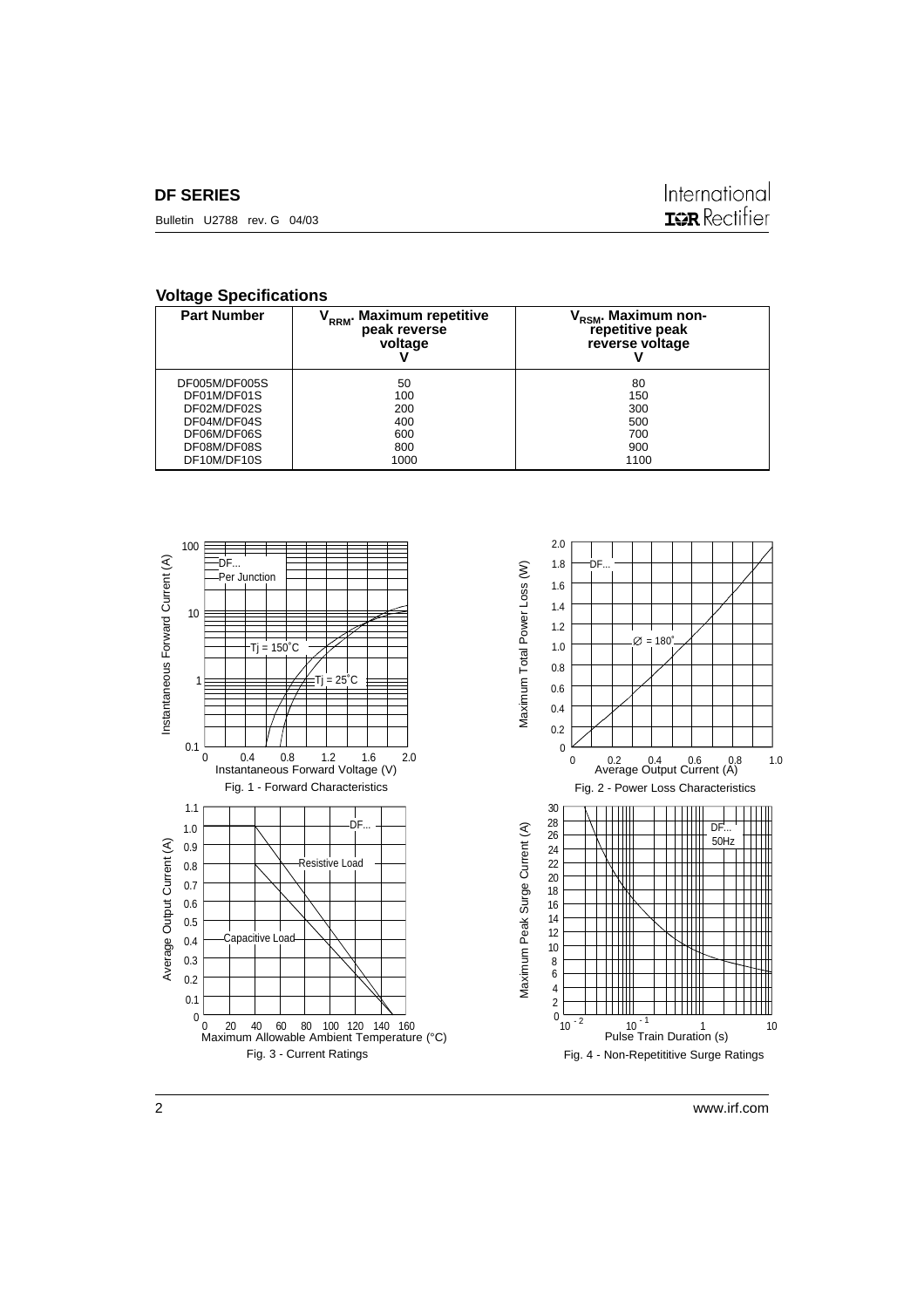### International **ISR** Rectifier

### **DF SERIES**

Bulletin U2788 rev. G 04/03